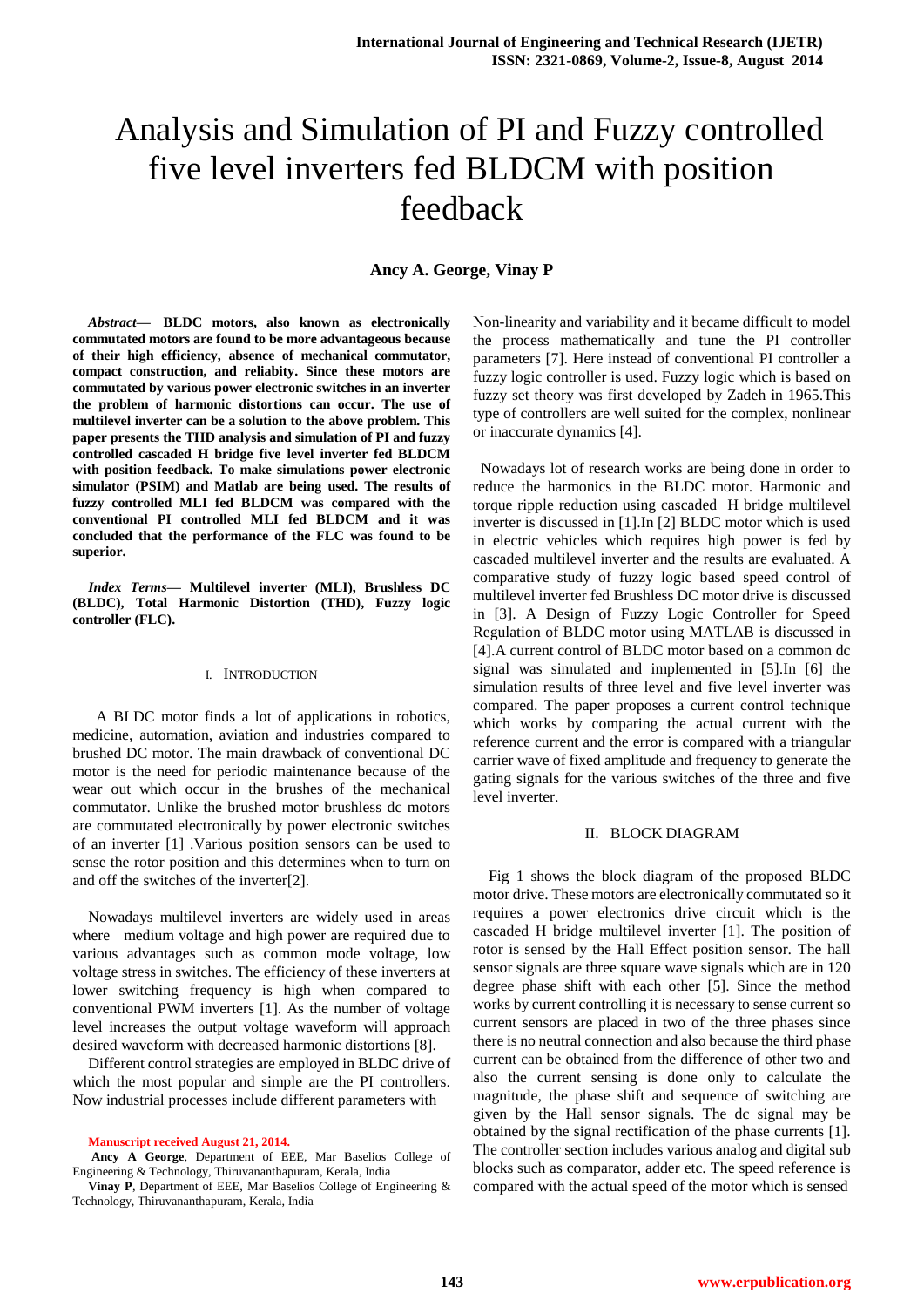

Figure 1: Block Diagram

by the speed sensor and the error is passed through a PI controller to generate the reference value of current.

The reference current is then compared with the dc signal and the error is again passed through a controller (fuzzy/PI).[5] The output of fuzzy/PI is again compared with a triangular wave of fixed amplitude and frequency to generate the PWM for all switches which are sequentially activated according to the shaft position sensors. The pwm signals controls the magnitude whereas the position sensor signals controls the turn on and off of the switches of the multilevel inverter. The hall sensor signals are decoded by a combinational digital logic to provide the firing signals which are also at 120 degree phase shift. PWM pulses and the hall sensor output are given as two inputs of an AND gate whose output produces the firing pulses.

## III. CONTROLLERS

Different control strategies are employed for the current control of BLDC drive of which the most popular and simple are the PI controllers. Now industrial processes include different parameters with nonlinearity and variability and it became difficult to model the process mathematically and tune the PI controller parameters [6]. Here instead of conventional PI a fuzzy logic controller is used. This controller is able to improve the performance without having to identify the model of the plant [3]. Nowadays fuzzy logic system plays a vital role in controlling the linear systems and mainly in industries. Fuzzy controller takes input values from the real input and it is mapped by various membership functions in the fuzzification step. Various decision making process are done and output is again mapped to control actions in the defuzzification step. The collections of rules are the rule base which are in the "if and then" format [4].

This controller is designed using the fuzzy inference system which is the FIS editor which is shown in Fig 2 along with the input and output membership functions [3] shown in Fig 3.







Figure 3: .Input and output membership function plots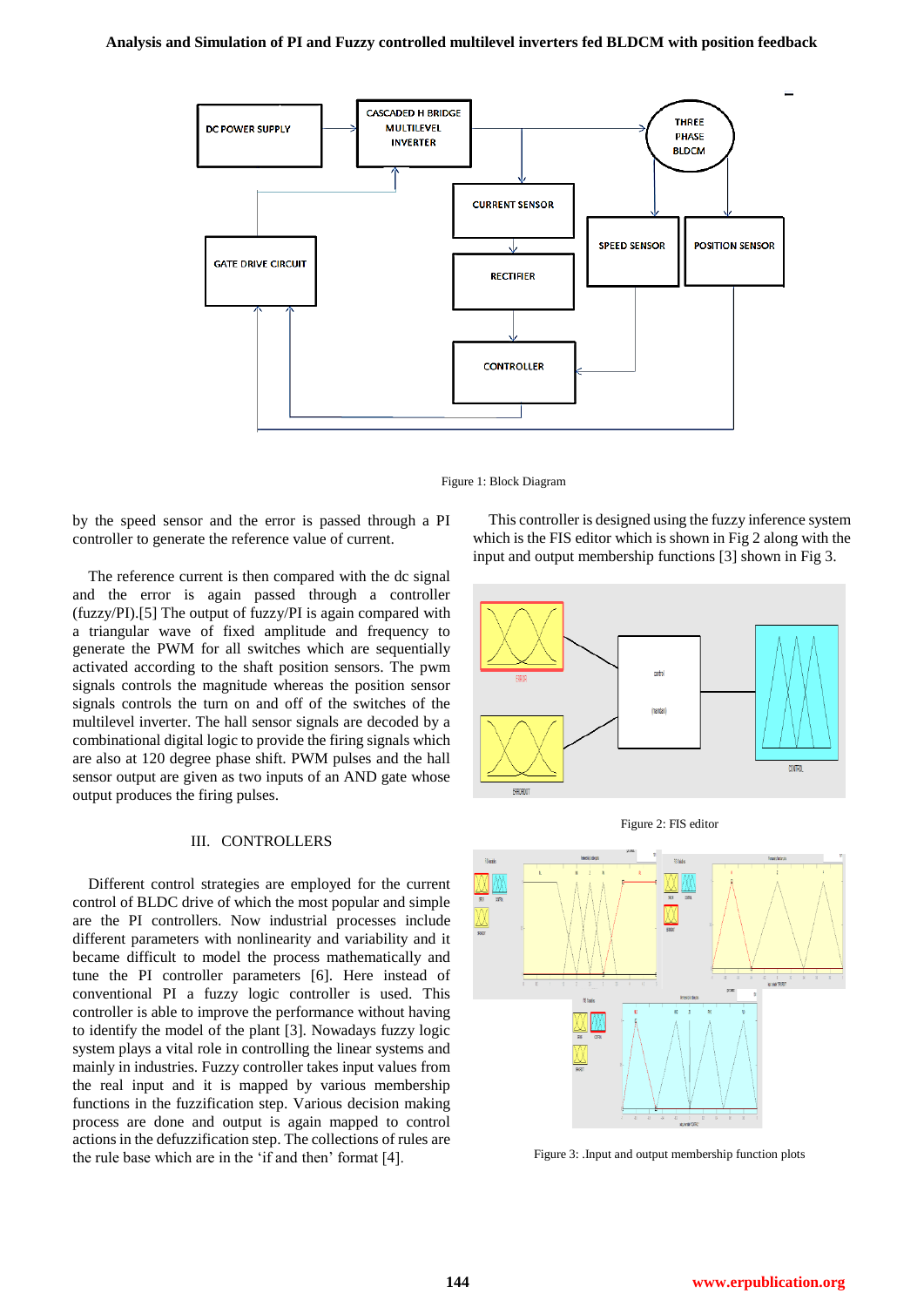#### IV. MULTILEVEL INVERTERS

As the number of voltage levels increases the waveform become smoother but the system complexity increases with the increased number of components and better control strategies are to be employed for the control of the inverter [8]. The multilevel inverter is used to synthesize near sinusoidal voltage and as the number of levels increases the staircase waveform will approach the desired waveform. The multilevel inverters are mainly of three types diode clamped MLI, flying capacitor type MLI and cascaded H bridge MLI [2]. The advantages of the cascaded H Bridge MLI when compared to the other two are that it has a series structure that has a scalable and modularized circuit layout. It does not require extra clamping diodes or voltage balancing capacitors. In this topology the number of phase voltage levels at the converter terminals is 2N+1, where N is the number of cells or dc link voltages. Each H-bridge cell may have positive, negative or zero voltage [6]. Final output voltage is the sum of all H-bridge cell voltages and is symmetric with respect to neutral point, so the number of voltage levels is odd.

#### V. FILTER DESIGN

The BLDC motor is energized by three phase inverter through an Inductor – Capacitor filter for reducing the high frequency component. The LC filter in this system acts as a low pass filtering circuit which offer high impedance to high frequency component of the voltage and very minimum impedance to the power frequency voltage components and thereby minimizes harmonics in the supply voltage to the motor and the series inductance opposes the sudden changes in the current due to electronic commutation and thereby reduces the torque ripple. The value of filter capacitor C can be calculated by

$$
C = \frac{10}{2\omega\sqrt{(R^2 + (2\omega L_l)^2}})
$$
 (1)

R is the load resistance and  $L_1$  is the load inductance. The value of inductor L obtained by R is the load resistance and  $L_1$ is the load inductance. The value of inductor L obtained by

$$
VRF = \frac{\sqrt{2}}{3} \left\{ \frac{1}{(2\omega)^2 LC - 1} \right\}
$$
 (2)

VRF is voltage ripple factor. According to IEEE standard maximum allowable range to ripples is up to 10%.So by taking VRF as 0.01 and L value is calculated using known value of C.

## VI. SIMULATION MODELS AND RESULTS

## *A. PI controlled five level inverter fed BLDCM*

The simulation model of PI controlled five level inverter fed BLDCM is shown in Fig 4.Here the number of cells/phase is 2.



Figure 4: PI controlled five level inverter fed BLDCM

Therefore the number of levels will be five. Fig 5 shows with and without filter three phase to phase voltages and phase currents waveforms of a PI controlled five level inverter fed bldcm.



Figure 5: Waveforms of PI five level inverter fed BLDCM (a) Three phase currents (b) Three phase to phase voltages with filter(c) Three phase to phase voltages without filter



Fig.6 shows the FFT analysis of the Phase A current of the Brushless DC motor. The THD was measured as 6.380837%.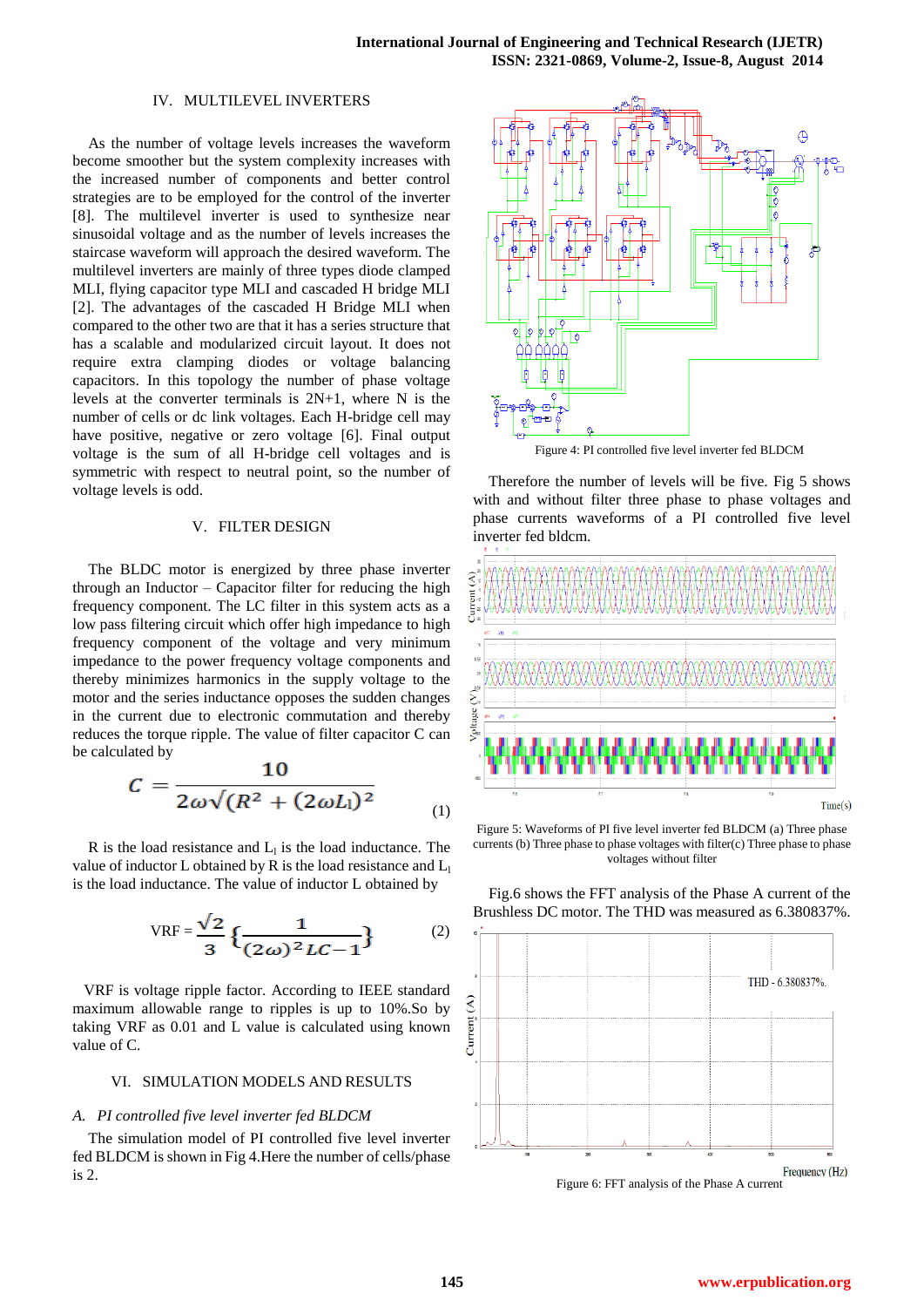#### *B. Fuzzy controlled five level inverter fed BLDCM*

The fuzzy controller has been simulated in Matlab and the simcoupler element is used to couple the Matlab and psim. Both the softwares were coupled in such a way so that the two models are simulated for the same period of time so that they run simultaneously. The model of fuzzy controller in Matlab is shown in Fig 7.



Figure 7: Model of Fuzzy controller

The simulation model in psim of fuzzy controlled five level inverter fed BLDCM is shown in Fig 8. Here the number of cells/phase is 2.Therefore the number of levels will be five.



Figure 8: Fuzzy controlled five level inverter fed BLDCM

Fig 9 shows the with and without filter three phase to phase voltages and phase currents waveforms of a fuzzy controlled five level inverter fed bldcm.



Fig 9 Waveforms of fuzzy controlled five level inverter fed BLDCM (a) Three phase currents (b) Three phase to phase voltages with filter(c) Three phase to phase voltages without filter

Fig.10 shows the FFT analysis of the Phase A current of the Brushless DC motor. The THD was measured as 1.2840805 %.



The torque and speed waveforms obtained for fuzzy controlled five level inverter fed BLDCM are shown in Fig 11.



Fig 11. Torque and speed waveforms of fuzzy controlled five level inverter fed BLDCM

### VII. CONCLUSION

In this paper a comparative study of various PI and fuzzy controlled cascaded H bridge five level inverter fed BLDCM with position feedback was done. From the simulation results and analysis we can conclude that while employing the current control technique in BLDCM the harmonic content in the phase currents are reduced when fuzzy controller was used instead of PI controller.

#### **REFERENCES**

- [1]. M.Arun Noyal Doss, E.Prem kumar,G.Ranjith Kumar,Jahir Hussain, "Harmonics and Torque Ripple Reduction of Brushless DC Motor (BLDCM)using Cascaded H-Bridge Multilevel Inverter" 2013 International Conference on Power, Energy and Control (ICPEC):296-299
- [2]. Sushmitha Ravella, Priyanka Buragadda, Praveen Kumar Kannam,Krishna Swayampu,"BLDC Motor Fed by Cascaded MLI". International Journal of Advanced Research in Electrical,Electronics and Instrumentation Engineering Vol. 2, Issue 11, November 2013.
- Pritha Agrawal, Satya Prakash Dubey, Satyadharma Bharti, "Comparative Study of Fuzzy Logic Based Speed Control of Multilevel Inverter fed Brushless DC Motor Drive" International Journal of Power Electronics and Drive System (IJPEDS)Vol. 4, No. 1, March 2014
- [4]. Mr Rakesh Makavana,Prof B.A.Shah,Mrs Dharmistha Makawana, "Design of Fuzzy Logic Controller for Speed Regulation of BLDC motor using MATLAB" IJSRD - International Journal for Scientific Research & Development| Vol. 1, Issue 2, 2013 | ISSN (online): 2321-0613